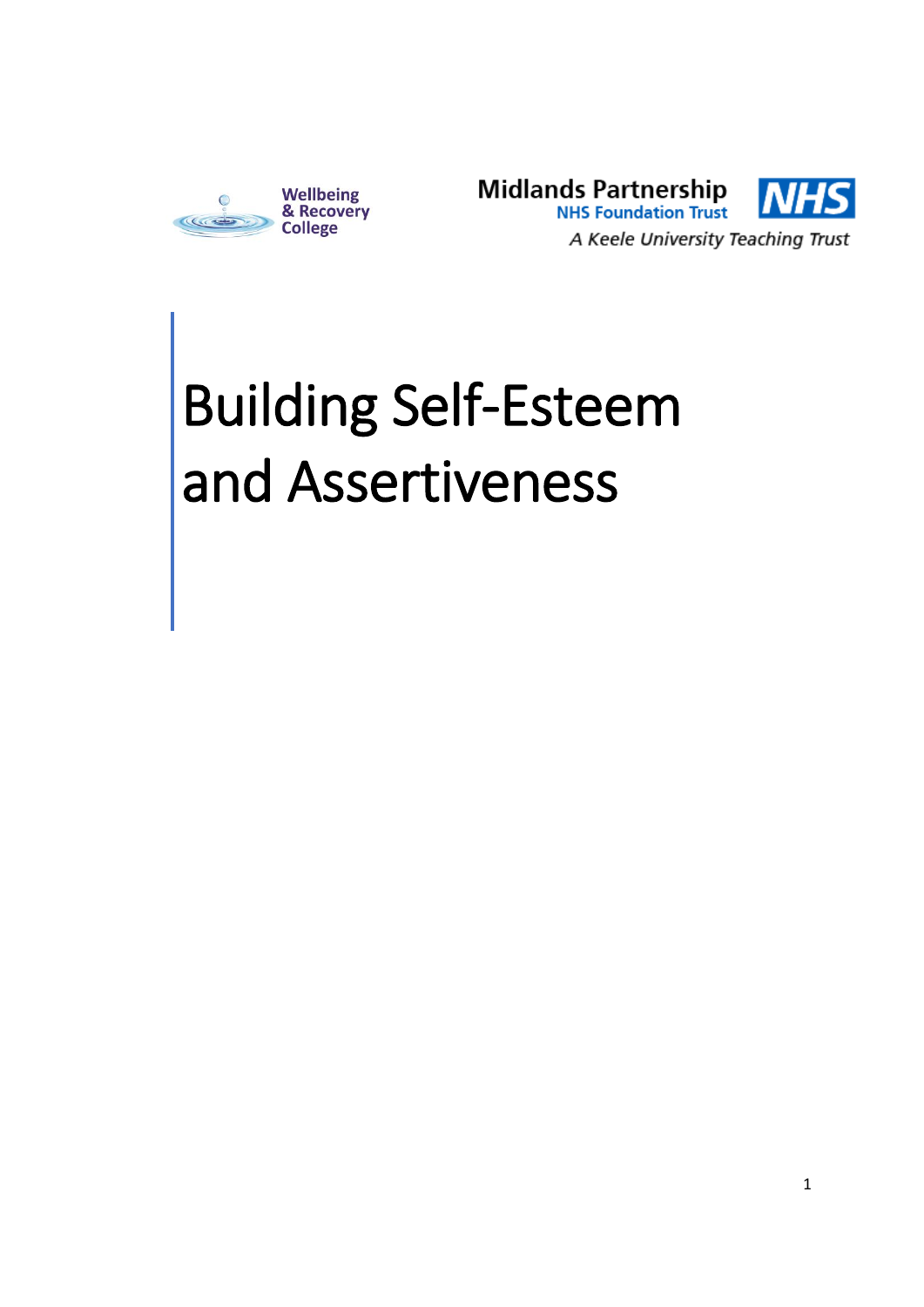### Self-Esteem

As human beings, we tend to go through life evaluating ourselves and others according to a scale of worth*.* The concept of self-esteem is the amount of value that we consider we are worth.These values vary from person to person and whilst some may rate themselves as having little value, others may rate their value much higher.

A person's self-esteem is affected by how an individual views themselves. These include attitudes and beliefs a person has towards themselves e.g. "I am good at sport" or, "I am bad at sport". As children develop, the way that others respond to them play a key part in developing these beliefs and attitudes. These beliefs, whether positive or negative, can change over time and are influenced by internal and external factors, such as changing negative thinking patterns and spending time nurturing relationships that improve self-esteem.



Definitions discussed in class:

- We tend to go through life evaluating ourselves and others according to a scale of worth*. The concept of self-esteem is the amount of value that we consider we are worth.*
- These values vary from person to person. Whilst we might rate ourselves as being of little value, others might rate us much higher
- <https://www.getselfhelp.co.uk/esteem.htm>

#### **How does low self-esteem come about?**

Low self-esteem can be a result of negative life experiences. A cycle of low self-esteem can continue if the environment resulting in low self-esteem remains e.g. regularly being amongst people who don't value you and when self-critical thoughts reaffirm the perceived criticism.

Cycle of low self-esteem:

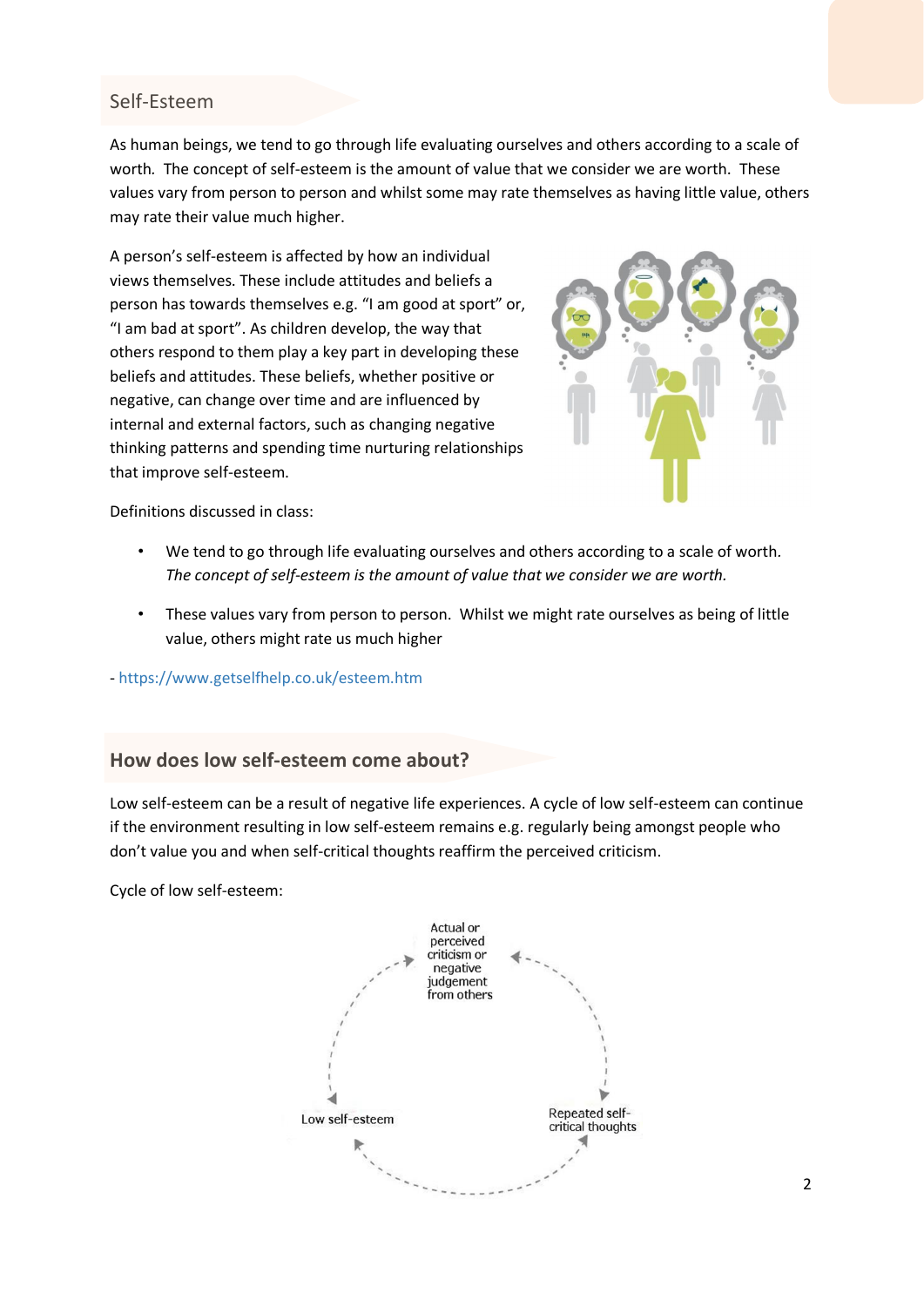|                  | <b>Healthy self-esteem</b>        | Low self esteem                                       |
|------------------|-----------------------------------|-------------------------------------------------------|
| <b>Beliefs</b>   | Knows what they value and         | Beliefs and values are easily                         |
|                  | believe.                          | changeable based on what                              |
|                  |                                   | others think as they value                            |
|                  |                                   | others over themselves                                |
|                  | Has belief that they can achieve  | Has low belief in them which                          |
|                  | their goals and aspirations.      | may result in not striving                            |
|                  |                                   | towards goals or giving up                            |
|                  |                                   | when faced with challenges.                           |
|                  | Has a strong self-concept.        | Believes what others think of                         |
|                  |                                   | them and has a biased towards                         |
|                  |                                   | negative feedback.                                    |
| <b>Thoughts</b>  | Compassionate internal voice.     | Critical internal voice.                              |
|                  | Accepts that mistakes are a       | Has a tendency to over magnify                        |
|                  | normal part of the human          | errors and continues to                               |
|                  | experience and can recover        | ruminate over them.                                   |
|                  | within a reasonable time.         |                                                       |
|                  | Recognises achievement.           | Overlooks positives.                                  |
|                  | Able to rationalise thoughts.     | Overly negative thoughts that                         |
|                  |                                   | cause distress.                                       |
| <b>Behaviour</b> | Learn from mistakes-see's         | Avoid making mistakes for fear                        |
|                  | mistakes as opportunities for     | of consequences (this can show                        |
|                  | self-improvement.                 | in the form of perfectionism,                         |
|                  |                                   | avoiding trying new things,<br>procrastination etc.). |
|                  | <b>Clear communication skills</b> | Poor communication skills for a                       |
|                  | because they value their          | variety of reasons; overly                            |
|                  | thoughts and opinions and         | focussed on how someone                               |
|                  | expect others to do the same.     | might receive the information,                        |
|                  |                                   | anxiety about being judged,                           |
|                  |                                   | abandoned, feeling                                    |
|                  |                                   | embarrassed                                           |
|                  | Behaves in a way that is true to  | Needs assurance from others to                        |
|                  | beliefs and values.               | feel valued so behaves in a way                       |
|                  |                                   | that is believed to please the                        |
|                  |                                   | people around them and to                             |
|                  |                                   | avoid upsetting anyone.                               |
|                  |                                   |                                                       |
| <b>Feelings</b>  | Self-assured from within.         | Feelings of intense anxiety that                      |
|                  |                                   | they are not valued by others.                        |
|                  |                                   |                                                       |
|                  | Feels secure in themselves and    | Feels unwanted, unloved, and                          |
|                  | relationships around them.        | less valuable than others.                            |
|                  | Is concerned for others but       | Overly focussed on how others                         |
|                  | won't put them in a situation     | are feeling and likely to neglect                     |
|                  | where their feelings are at risk. | their own.                                            |
|                  |                                   |                                                       |